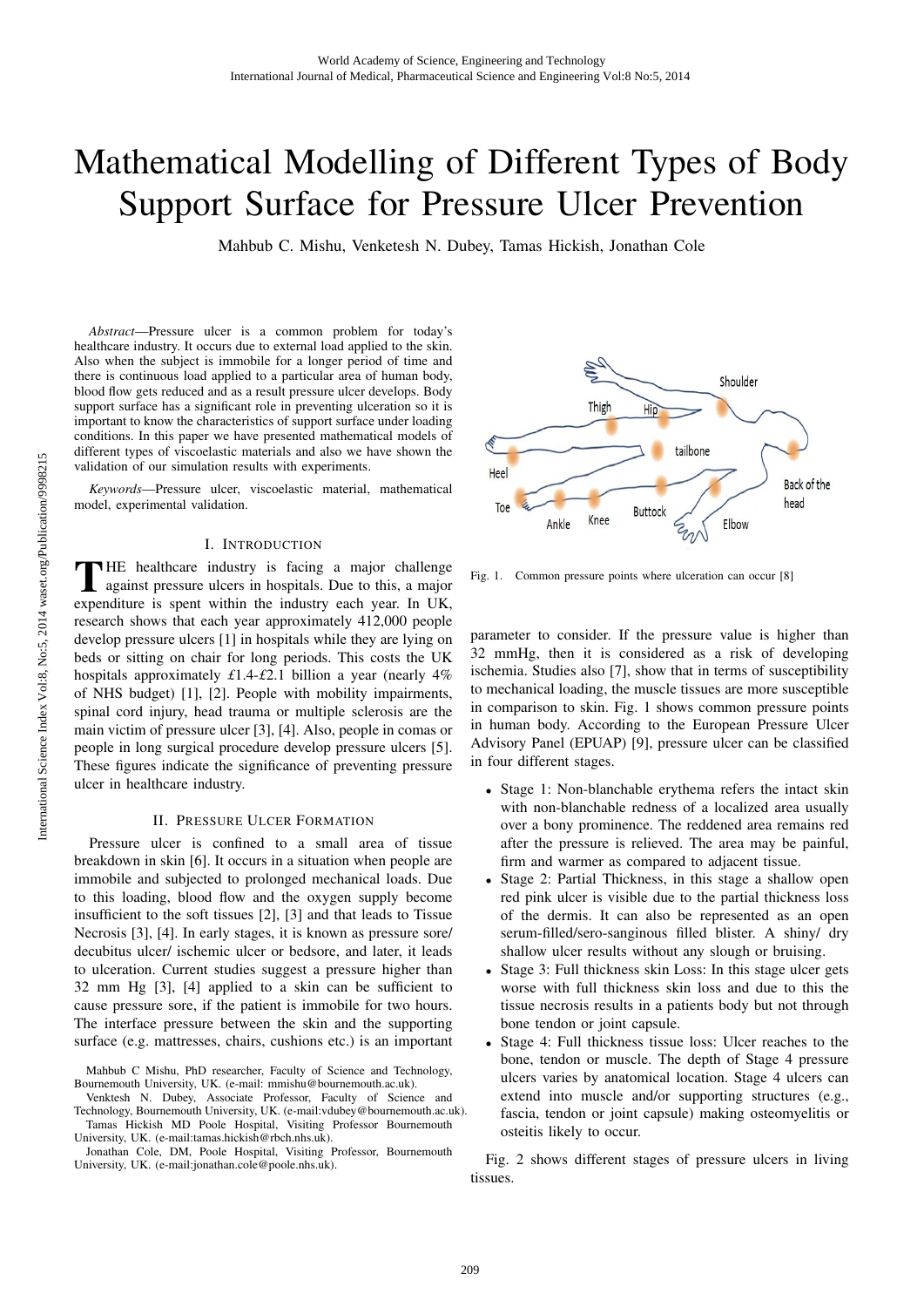

Fig. 2. Different stages of pressure ulcers according to EPUAP [9]

#### III. SUPPORT SURFACE MODELLING

In order to characterize the support surface mathematically, initially we considered three theoretical models; Maxwell model, Kelvin-Voigt model and Maxwell Wiechert model. All these models are different combination of spring and dashpot. We observe the output response of these models due to applied load and finally we have developed a new model for surface. Viscoelastic material usually provides a special type of behaviour which is a combination of viscous and elastic responses. Thus the word viscoelastic is formed. The elastic response comes from spring and the viscous behaviour comes from the dashpot. Viscous response means, when load is applied to the material, it deforms gradually with respect to time and when load is removed, it starts coming back to its original shape. On the other hand, elastic response is quite rapid during loading and unloading situations. From the theoretical stand point, we know viscoelastic materials have a tendency to start deforming gradually when load is applied to the surface and when load is removed, it starts getting back to its original position (relaxation of material) [10], [11]. To establish this we have developed support surface model and validated with experimental results.

## *A. Maxwell Model*

In Maxwell model, a spring and dash-pot is placed in series (shown in Fig. 3). Stress in Maxwell model is same for both spring and dashpot. The deformation of this type of model can be obtained by dividing the total strain into one for the spring and one for the dash-pot. Following mathematical equations describe the deformation in Maxwell model.

$$
\varepsilon_1(t) = \frac{1}{E}\sigma(t) \tag{1}
$$

$$
\varepsilon_2(t) = \frac{1}{\eta} \frac{d\varepsilon}{dt} \tag{2}
$$

Equation 1 describes the deformation in spring and equation 2 describes that for the dashpot part. The total deformation of the model is described by equation 3.

$$
\varepsilon(t) = \varepsilon_1(t) + \varepsilon_2(t) \tag{3}
$$



Fig. 3. Maxwell model (spring in series with dashpot) [12]



Fig. 4. Deformation and relaxation behaviour in Maxwell model

Where  $\varepsilon(t)$  is total deformation,  $\varepsilon_1(t)$  is deformation due to spring,  $\varepsilon_2(t)$  is deformation due to dashpot, E is the materials Youngs modulus,  $\eta$  is viscosity of material, t is time of loading.

When initial stress (force/area)  $\sigma_0$  is applied to the model it starts deforming. Also when the Maxwell model is subjected to a stress, the spring starts stretching instantly and dashpot takes time to react. So initial deformation of the material is  $\varepsilon(0) = \frac{\sigma_0}{E}$ . Due to initial deformation, the total deformation of Maxwell model can be described as

$$
\varepsilon(t) = \sigma_0(\frac{1}{\eta}t + \frac{1}{E})
$$
\n(4)

When the load is removed, the spring again reacts instantly. Hence there is an instant elastic recovery (due to spring)  $\frac{\sigma_0}{E}$ . The full deformation and recovery behaviour as modelled is shown in Fig. 4. Although Maxwell model shows deformation, but it does not provide any viscous recovery behaviour when load is removed. The response from this type of model is elastic.

#### *B. Kelvin-Voigt Model*

Kelvin-Voigt model consists of a spring and a dashpot in spring and dashpot are same but stresses are different. Also this type of model establishes better deformation results compared parallel (shown in Fig. 5). In this type of model, deformation in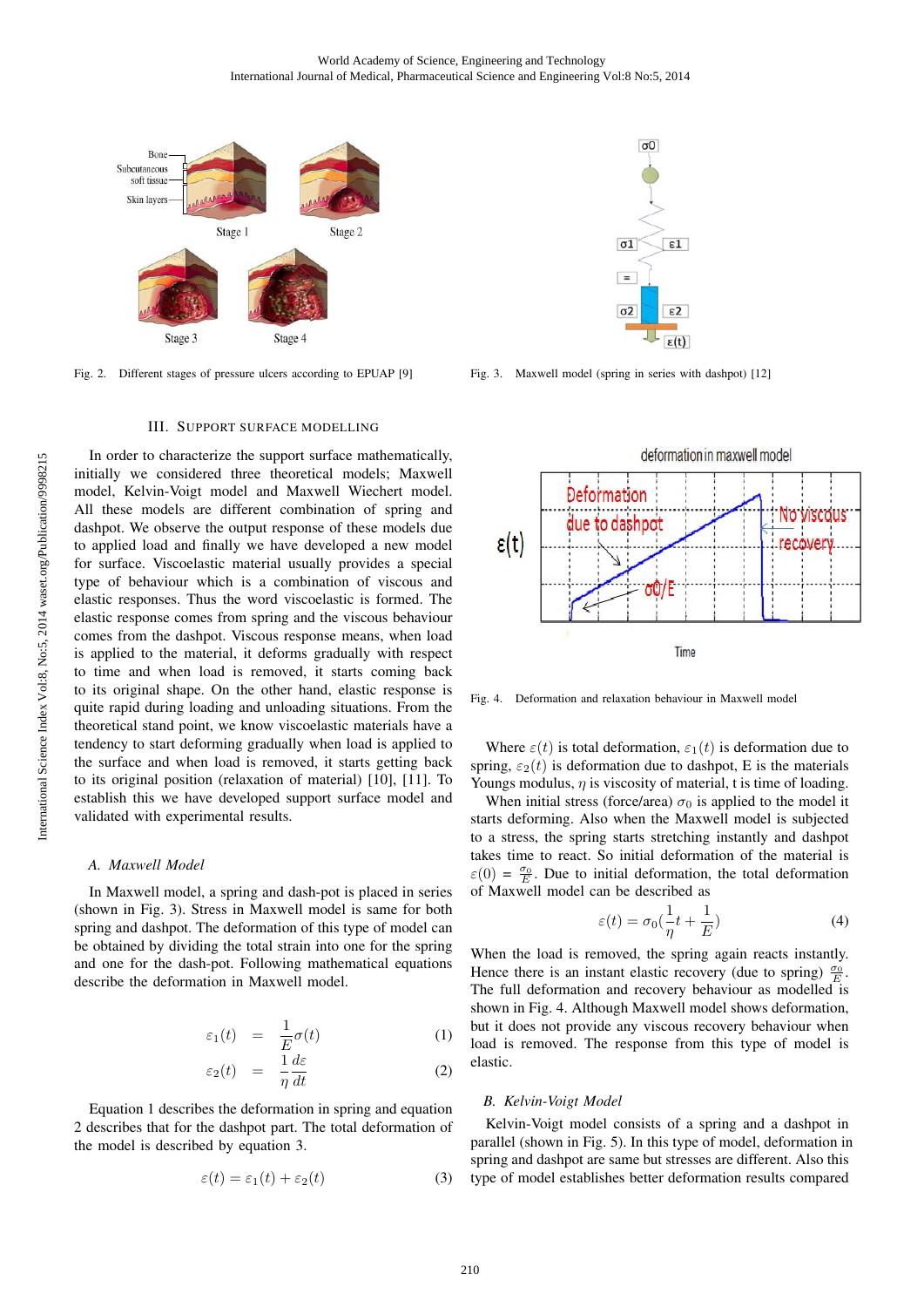

Fig. 5. Kelvin-Voigt model (spring and dashpot in parallel)[12]

to Maxwell model. Mathematical equations which describe relaxation and deformation of Kelvin-Voigt model are given below:

$$
\sigma(t) = E\varepsilon(t) + \eta \frac{d\varepsilon}{dt} \tag{5}
$$

$$
\varepsilon(t) = \frac{\sigma_0}{E} - \frac{\eta}{E} \frac{d\varepsilon}{dt} \tag{6}
$$

Where  $\sigma(t)$  is relaxation of stress,  $\varepsilon(t)$  is deformation of material, E is Youngs modulus,  $\eta$  is viscosity (constant for soft foam),  $\sigma_0$  is initial stress applied to the model and t is time.

When initial stress,  $\sigma_0$  is applied to the model, spring will stretch due to its elastic nature, but is held back by the dash-pot. Since the spring does not change length, the stress is initially taken up by the dash-pot. The deformation thus starts with an initial slope  $\frac{\sigma_0}{\eta}$ . Deformation then occurs and some of the stress is transferred from the dash-pot to the spring. The slope of the deformation curve becomes  $\frac{\sigma_2}{\eta}$  where  $\sigma_2$  is the stress in the dashpot. In the limit when  $\sigma_2=0$ , the spring takes all the stress and maximum deformation becomes  $\frac{\sigma_0}{E}$ . By solving the first order non-homogeneous differential equation (5) with an initial condition  $\varepsilon(0) = 0$  provides the following equation for deformation of Kelvin-Voigt model.

$$
\varepsilon(t) = \frac{\sigma_0}{E} (1 - e^{\frac{-E}{\eta}t})
$$
\n(7)

Thus deformation function becomes,

$$
\delta(t) = \frac{1}{E} (1 - e^{\frac{t}{t_R}})
$$
\n(8)

Where  $t_R = \frac{\eta}{E}$ . The variable  $t_R$ , is called retardation time of the material. It is a measure of the time taken for the deformation to occur. If the retardation time is shorter, deformation occurs more rapidly. When the initial stress is removed in Kelvin model, spring respond instantly but dashpot holds it back. The spring however eventually pulls the dash-pot back to its original zero position in a given time and thus full recovery occurs. Deformation and relaxation from Kelvin-Voigt as modelled is shown in Fig. 6.

The Kelvin-Voigt Model is ideal to optimize the deformation behaviour but it does not provide a total viscous relaxation. This type of model returns elastic retardation when the initial stress is removed.

#### *C. Maxwell-Wiechert Model*

Maxwell model and Kelvin-Voigt model does not provide full viscoelastic behaviour. In Maxwell model, the deformation takes place linearly and in Kelvin-Voigt model, although the



Fig. 6. Deformation and relaxation in kelvin-voigt model



Fig. 7. Maxwell-Wiechert model[12]

deformation is nonlinear, the recovery or relaxation of stress is not viscous. Maxwell-Wiechert model is considered where three single Maxwell block is connected in parallel to a single spring. This model is also known as generalized Maxwell model (shown in Fig. 7). The Maxwell-Wiechert model consists of three different Maxwell units in parallel. In order to observe soft material behaviour, material parameter is set same for all three blocks. By simulating this model, deformation and relaxation behaviour of soft material is obtained. Mathematical equation which describes viscous characteristics of this model are given below

$$
\varepsilon(t) = \frac{\sigma_0}{E} + \frac{\sigma_0}{\eta}t + \frac{\sigma_0}{\eta}t + \frac{\sigma_0}{\eta}t + \frac{\sigma_0}{E}(1 - e^{\frac{E}{\eta}}t) \tag{9}
$$

 $\varepsilon(t)$  is deformation of material,  $\sigma_0$  is initial stress applied to the material, E is Youngs modulus of the material,  $\eta$  is the viscosity and t is time. In order to obtain relaxation behaviour following equation is used

$$
\sigma(t) = \sigma_1(t) + \sigma_2(t) + \sigma_3(t) \tag{10}
$$

where  $\sigma_1(t) = \sigma_0 e^{\frac{t}{t_1}}, \sigma_2(t) = \sigma_0 e^{\frac{t}{t_2}}$  and  $\sigma_3(t) = \sigma_0 e^{\frac{t}{t_3}}$ .

In Maxwell-Wiechert model, the deformation behaviour is viscoelastic but relaxation behaviour obtained from this model does not show a complete relaxation of stress and also it does not fully relaxed though the initial stress is removed completely. Fig. 8 shows the deformation and relaxation of stress by maxwell-wiechert model as developed: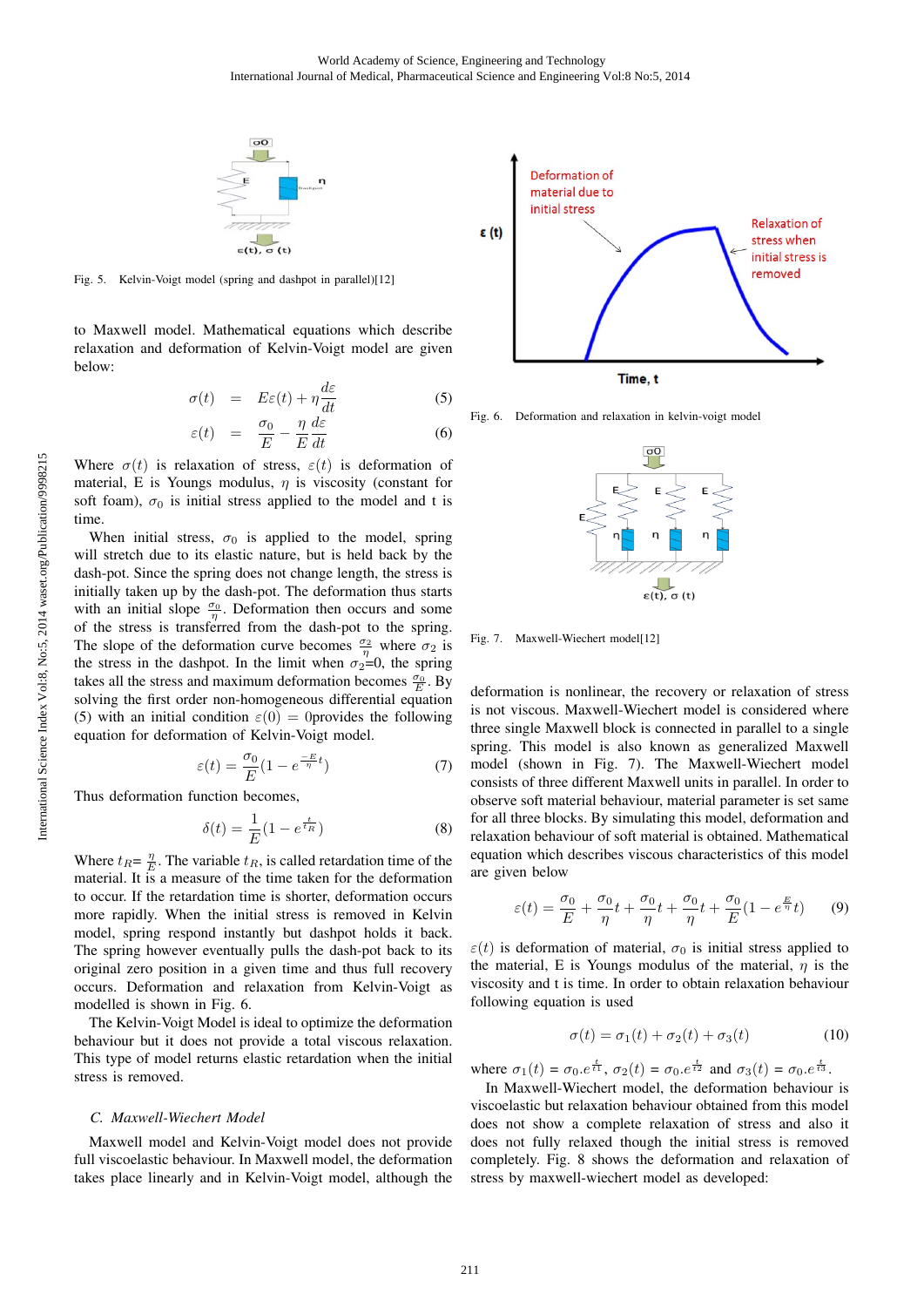

Fig. 8. Deformation and relaxation in Maxwell-Wiechert model



Fig. 9. Developed new model

*D. An Enhanced Model to Characterize Support Surface Behaviour*

Fig. (4, 6 and 8) shows the output response of three theoretical models and none of the model shows complete viscoelastic behaviour due to external load as could be representative in pressure ulcer formation point of view. So we have developed a support surface model which may ensure materials viscoelastic behaviour in pressure sore formation. Also the deformation and relaxation obtained by this enhanced model are purely viscoelastic. Fig. 9 shows our developed model to characterize soft materials viscoelastic behaviour. The model is mathematically described by following equation and shown in Fig. 9.

$$
\varepsilon(t) = \frac{\sigma_0}{E} + \sum_{n=0}^{3} \frac{\sigma_n}{\eta} t + \frac{\sigma_0}{E} (1 - e^{\frac{E}{\eta}t}) + \frac{\sigma_0}{E} - \frac{\eta}{E} \frac{d\varepsilon}{dt} \tag{11}
$$

The model shown comprises of Maxwell-Wiechert block connected to a Kelvin-Voigt block. In order to validate this model, experiments are conducted and discussed simulation results are obtained to show good viscoelastic deformation and relaxation behaviour both. Fig. 10 shows a deformation graph from the model (developed).

To visualize the response from all different types of models, we developed a custom made graphic user interface (GUI) in MATLAB where we applied load to all different models and the GUI shows us the response developed. Fig. 11 shows the user interface.

In order to begin simulation of different models, first material parameters are estimated. These estimations are obtained from a literature search and taken from previous



Fig. 10. viscoelastic behaviour of developed new model (obtain from simulation)

research on materials. Table I shows the estimation of parameters for simulation of models.

TABLE I PARAMETER ESTIMATION FOR SIMULATION [13], [14], [15], [16]

| Model name       | Young's modulus in MPa |
|------------------|------------------------|
| Maxwell          | 0.025-0.0360           |
| Kelvin-Voigt     | $0.025 - 0.0360$       |
| Maxwell-Wiechert | 0.025-0.0360           |
| Developed model  | 0.025-0.0360           |

# IV. EXPERIMENTAL SETUP AND VALIDATION OF SIMULATION

In order to conduct experiments, a mechanical indenter is used. Purpose of using such an indenter is to apply load more accurately. A circular wooden disc is placed at the top of the device so that load can be applied on a specified area. To get accurate data from the sensor, area of the indenter is chosen same as the area of the sensor. During the experiments force-sensing resistor (FSR) is used to measure the force which can be converted into pressure. This setup has a digital height gauge. Digital height gauge is used to measure the change in length of the indenter due to applied load. This change in length is used to find the Youngs modulus of material experimentally. Load is applied at the top of the indenter (wooden disc) and the height gauge measures the indenter displacement. Initial length of the indenter is measured as 0.3 m (without any material). The area of the indenter remains same as area of the sensor which is measured as 0.00000631  $m<sup>2</sup>$ . The weight of indenter is also taken into consideration. Fig. 12 shows the experimental setup for different types of materials.

From the experiment, we found viscous response from different materials and results obtained from experiment matched with the simulation result. When the load was applied into the material, it starts deforming gradually and the force sensor gets the force value. Fig. 13 shows experimental graph obtain in comparison to simulation results.

Recovery state (due to load removal) was not obtained during experiments because force sensor system we cannot get any value when there is no contact between the indenter tip and sensor. Thats why we have only shown the deformation during loading. This is the limitation of the current experiments.

# V. CONCLUSION

In this paper, we have shown modelling of different types of viscoelastic material (used as body support surface). Also we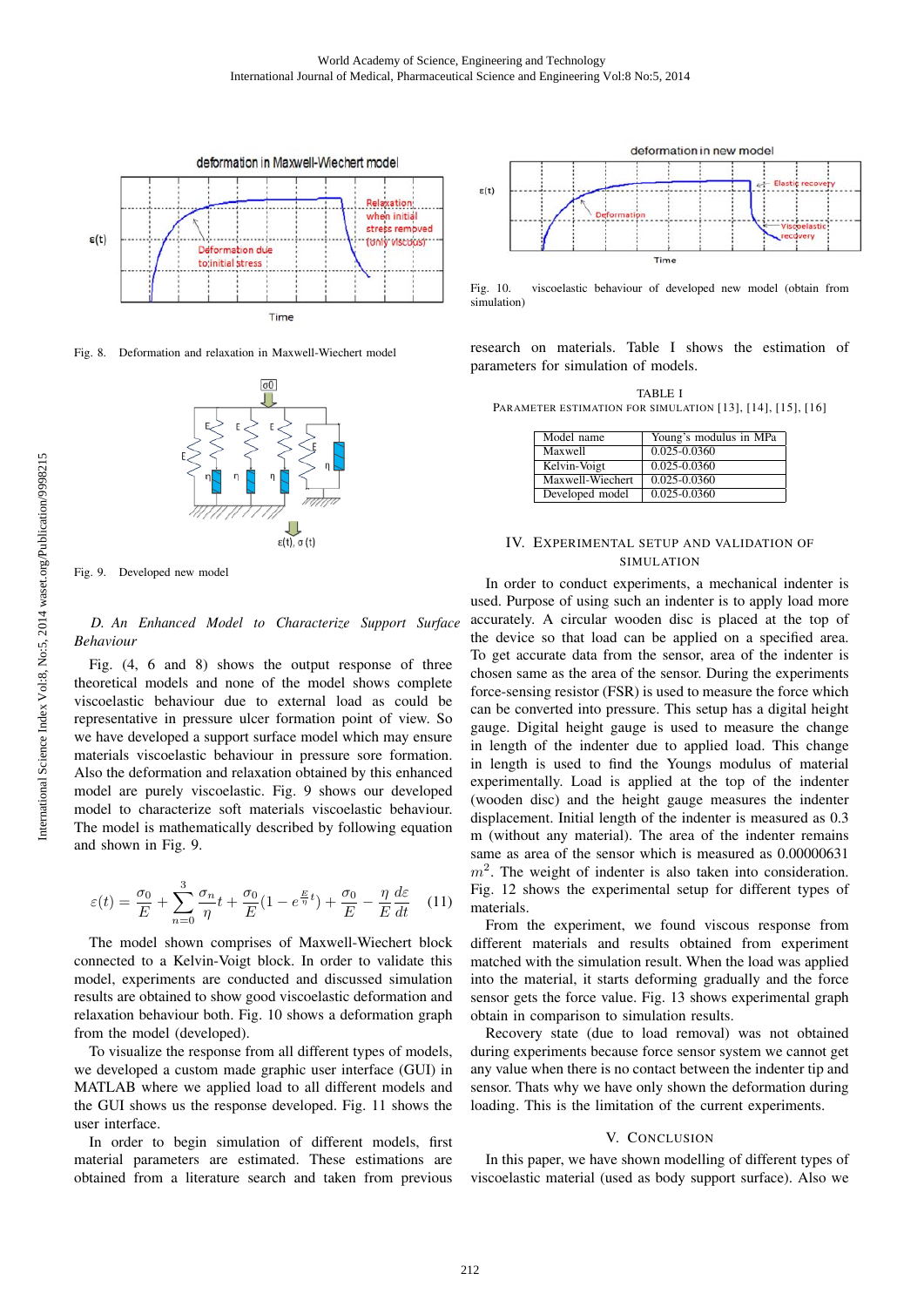#### World Academy of Science, Engineering and Technology International Journal of Medical, Pharmaceutical Science and Engineering Vol:8 No:5, 2014



Fig. 11. Developed user interface in MATLAB



Fig. 12. experimental setup for different types of materials

have shown our developed model provides the closest match for support surfaces compared to three theoretical models. We also have shown the validation of our developed model through an experiment. These types of modelling and developments have significant importance for characterising support surface material for pressure ulcer prevention. To prevent ulceration in human body, we need to select the material (support surface) correctly. To cover a wide range of materials we developed a graphic user interface where materials characteristics can be seen and support surface could be designed. The main objective was to validate our developed model for variety of support surfaces.

Validation of simulation with experiment 1.40 mirrum  $1.20$ Steady state  $1.00$  $0.80$ Deformation Simulation  $\epsilon$ Experiment  $0.60$  $0.40$ Loading stage  $0.20$  $0.00$  $\overline{20}$  $40$ 60 120 80 100  $\mathbf{0}$ Time in sec

Fig. 13. experimental data along with simulation data

#### **REFERENCES**

- [1] G. Bennett, C. Dealey, and J. Posnett, "The cost of pressure ulcers in the uk," *Age and ageing*, vol. 33, no. 3, pp. 230–235, 2004.
- [2] C. Hsia, K. Liou, A. Aung, V. Foo, W. Huang, and J. Biswas, "Analysis and comparison of sleeping posture classification methods using pressure sensitive bed system," in *Engineering in Medicine and Biology Society, 2009. EMBC 2009. Annual International Conference of the IEEE*. IEEE, 2009, pp. 6131–6134.
- [3] A. Manohar and D. Bhatia, "Pressure detection and wireless interface for patient bed," in *Biomedical Circuits and Systems Conference, 2008. BioCAS 2008. IEEE*. IEEE, 2008, pp. 389–392.

International Science Index Vol:8, No:5, 2014 waset.org/Publication/9998215 [International Science Index Vol:8, No:5, 2014 waset.org/Publi](http://waset.org/publication/Mathematical-Modelling-of-Different-Types-of-Body-Support-Surface-for-Pressure-Ulcer-Prevention/9998215)cation/9998215